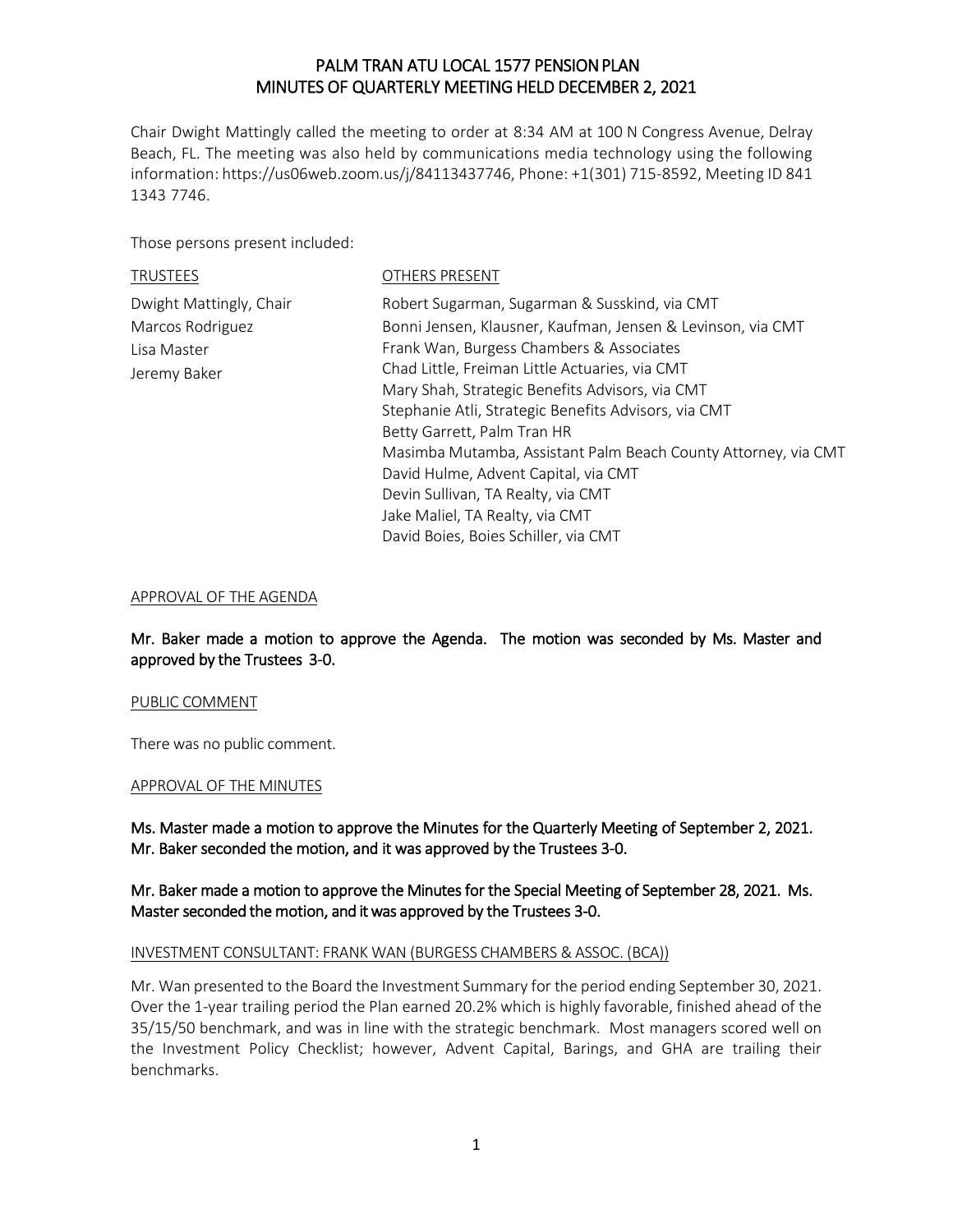Chairman Mattingly and Mr. Wan pointed out to the Board that the Plan's Investment Policy requires the Plan to be ranked in the top 50<sup>th</sup> percentile over the three-year and five-year periods. Mr. Wan added that BCA's goal is to make sure each piece of the portfolio outperforms.

Mr. Wan reported that in the  $3<sup>rd</sup>$  quarter the value sector continued to disappoint which he stated is not normal and that we are starting to see seismic cracks due to overpriced stocks like Peloton and Zoom which are overvalued and have gone down significantly recently. Mr. Wan reported that the portfolio is moving toward a central tendency rather than being overweight anywhere. He pointed out that Vulcan, BNY Mellon, Cohen & Steers, Advent, and American Funds did well in the  $3^{rd}$  quarter, while Barings and Garcia Hamilton (GHA) underperformed.

BCA recommends the Plan move to an equal position between GHA and Fidelity U.S. Bond Index Fund.

Chairman Mattingly asked if that recommendation was in line with the Investment Policy and Mr. Wan confirmed that it was.

# Mr. Baker made a motion to accept the recommendation of the Investment Consultant to move to an equal position between GHA and the Fidelity U.S. Bond Index Fund, seconded by Ms. Master, approved by the Trustees 4-0.

Chairman Mattingly asked if BCA had any proposals on alternatives to GHA. Mr. Wan shared that BCA is still hoping that GHA will rebound from this poor performance and is therefore not recommending to change managers right now. Chairman Mattingly asked when it was that GHA performed well since they have performed poorly over the three-year period. Mr. Wan shared that when the Plan invested in GHA in 2018 it ranked in the 1<sup>st</sup> percentile but then went down to the 99<sup>th</sup> percentile; it bounced back up since then but has gone down again.

# Mr. Baker made a motion to accept the Investment Consultant's report, seconded by Ms. Master, approved by the Trustees 4-0.

# ADVENT CAPITAL: DAVID HULME

David Hulme presented to the Board on behalf of Advent Capital. He shared that Advent Capital has \$11 billion in assets under management and is one of the largest managers of convertible bonds. He provided a brief update on the convertibles market noting a pick-up in global issuance due to the pandemic and businesses needing to raise capital. Advent anticipates additional growth.

Chairman Mattingly asked Mr. Hulme to explain to the Board the difference between a regular bond and a convertible bond so Mr. Hulme explained that a bond is a way for a company to finance themselves. They issue a coupon with an interest rate (for example, 4%) and a maturity date, and you would expect to earn that 4% each year. A convertible bond has the same maturity date but a lower coupon (so 1% or 2% for example) and you would have the option of converting the bond to stock.

Mr. Hulme pointed out that Advent has lagged the benchmark due to the benchmark being more sensitive to equities which have performed so well.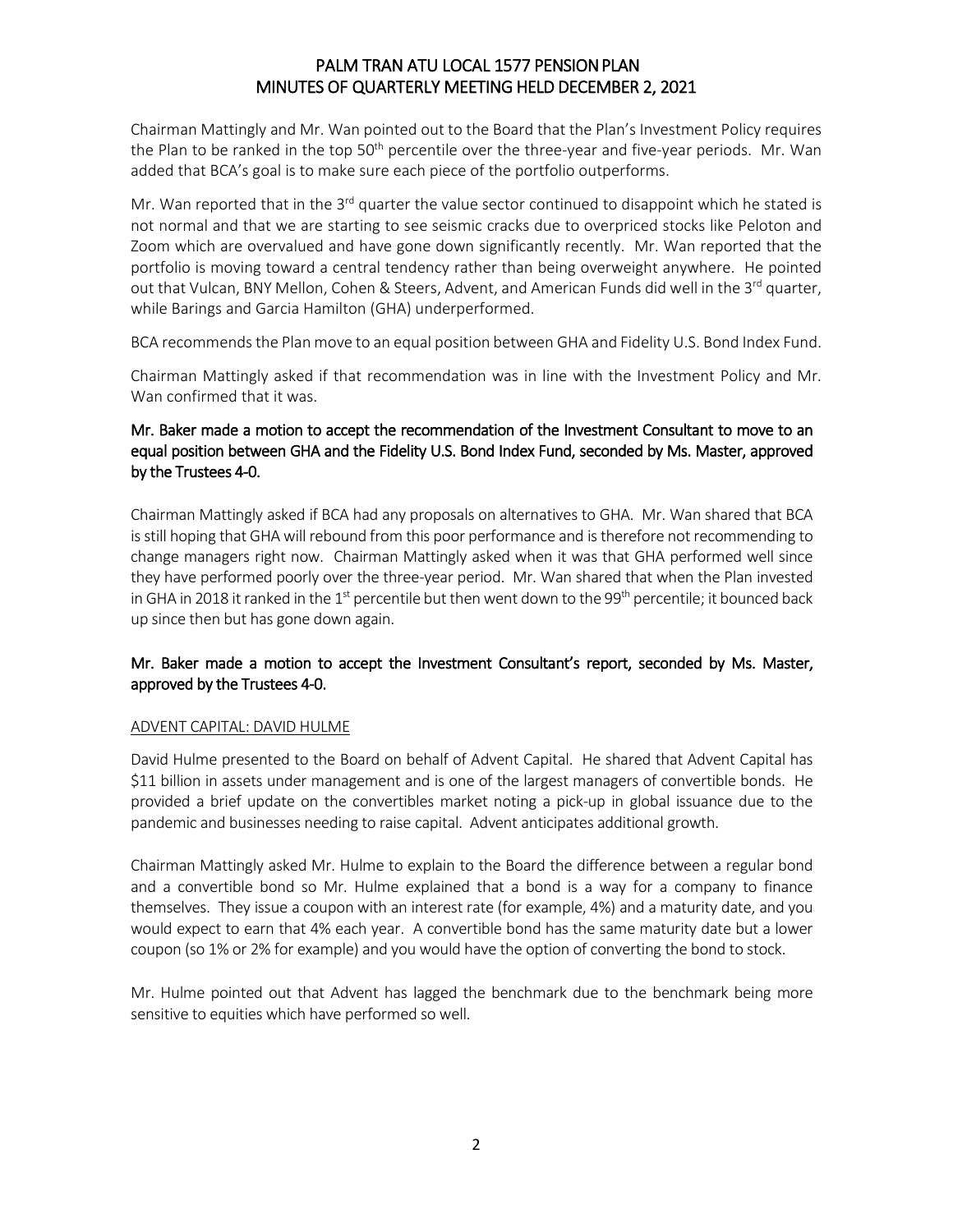#### TA REALTY: DEVIN SULLIVAN AND JAKE MALIEL

Devin Sullivan and Jake Maliel presented to the Board on behalf of TA Realty. Mr. Sullivan shared that TA Realty has \$6 billion in assets under management and that the Palm Tran Plan is invested in the Core Property Fund (CPF).

Mr. Maliel informed the Board that the CPF is perfectly positioned—underweight to brick and mortar, overweight to industrial, under to office and retail, over to multi-family, over to the South and West geographically and under to the North and East. The retail in the CPF is top-tier grocery-anchored retail not malls. The industrial properties are distribution centers (for example, Amazon and Walmart) not manufacturing centers.

## Mr. Baker made a motion to amend the agenda to hear the securities litigation update before the actuary report, seconded by Ms. Master, approved by the Trustees 4-0.

## SECURITIES LITIGATION UPDATE: DAVID BOIES

Robert Sugarman informed the Board that Boies Schiller has been approved by the court to represent Palm Tran in the Grupo Televisa Case. David Boies provided an update on behalf of Boies Schiller. Mr. Boies reported that since retained Boies Schiller has been working to get up to speed on the case. Fortunately, they have been able to build on some prior work. Mr. Boies informed the Board that the defendant made a motion to decrease the class period, Boies Schiller filed a response, and that deposition will presumably take place but is not currently scheduled. Boies Schiller will report back to the Board via Mr. Sugarman. Mr. Boies shared that discovery will likely take place in the first half of 2022, expert discovery in the second half of 2022, then a summary judgment motion before the scheduling of the trial.

## ACTUARY REPORT: CHAD LITTLE

Mr. Little reported that the GASB 68 exhibits (for County accounting) were delivered and used a 6.5% Assumed Rate of Return (ARR). While it is not yet time for the Board to vote on the ARR that will be used in the 1/1/2022 valuation report, Mr. Little reminded the Board that the Plan's current ARR is 7.25% which is a decrease from the 7.5% used in the previous year. Mr. Little informed the Board that the Florida Retirement System is currently at a 6.8% ARR so it would be reasonable for the Board to go down to 7% for the next actuarial valuation. Mr. Little stated that he is advising his clients to move toward a 6% ARR.

Mr. Baker requested the valuation report be delivered as early as possible since the County uses it for budgeting purposes. Chairman Mattingly asked that Mr. Little and Ms. Shah work with the auditor to shorten the timeline of the audit so that the valuation report can be completed and provided to the County as early as possible.

Chairman Mattingly asked Mr. Little if the changes made to the Plan in 2013 will make a significant impact on the valuation. Mr. Little explained that it is tough to say but that it will continue to shift as more people move into Tier 4.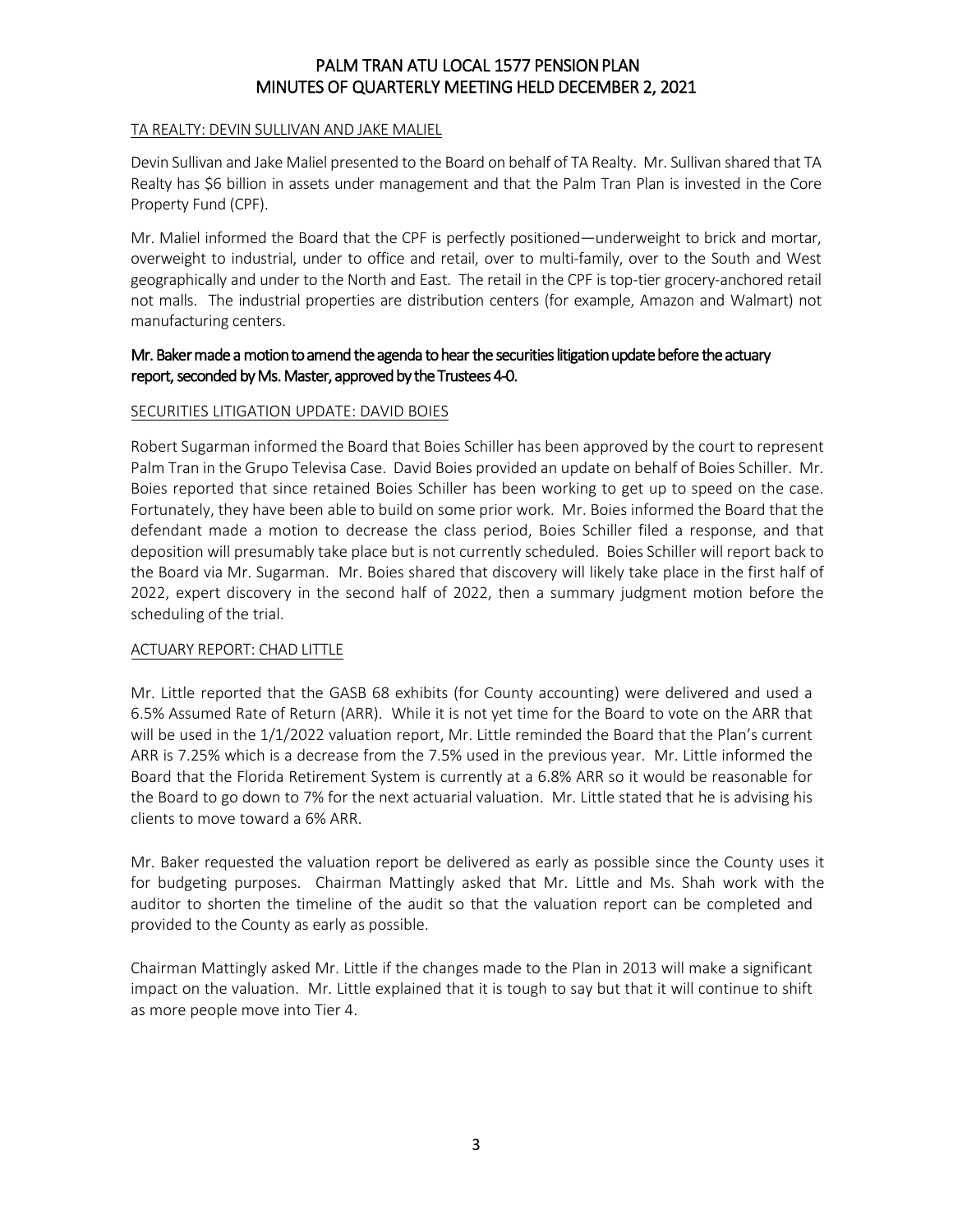#### ATTORNEY REPORT: BONNI JENSEN AND ROBERT SUGARMAN

Ms. Jensen presented revised language for the death benefits section of the Summary Plan Description (SPD). Chairman Mattingly asked that Mr. Little's changes regarding changing a beneficiary also be incorporated in the 2022 SPD.

Ms. Jensen informed the Board that an attorney has been selected and retained to handle the 2018 IRS Issue for Plan participants who are still being pursued by the IRS. A letter has been drafted to send to participants to provide them the retained attorney's contact information. Ms. Jensen has also spoken with Scott Baur of Pension Resource Center (PRC) and sent him a letter requesting that PRC reimburse the expenses the Plan and its participants have incurred and are incurring as a result of PRC's erroneous reporting to the IRS in 2018.

Mr. Sugarman reported on the activities of Sugarman & Susskind since the last Board meeting--met with SBA regarding cyber security, worked on the securities litigation, and reviewed disability applications.

#### ADMINISTRATOR REPORT: MARY SHAH

Ms. Shah provided an update on cyber security. All affected Palm Tran participants were sent a letter providing them access to two years of free credit monitoring through Experian. The participants should have received the letter in October and have until the end of the year to register for the free credit monitoring.

Chairman Mattingly asked if there had been any adverse activity on the participant data that was accessed during the cyber attack. Ms. Shah reported that SBA has not heard anything from participants and that there are several experts working with SBA to closely monitor SBA's cyber security.

Ms. Shah presented the report on retirements in progress with SBA. Ms. Shah also presented disability applications for Loretha Berry and Eddie Chaney. Both applications had been previously reviewed and approved for trustee consideration by Sugarman & Susskind.

## Mr. Rodriguez made a motion to approve the disability application of Loretha Berry, Mr. Baker seconded, approved by the Trustees 4-0.

Chairman Mattingly asked about Eddie Chaney's service since he was gone from Palm Tran for a period of time. Ms. Atli reported that while Mr. Chaney terminated from Palm Tran in 2014 he did not take a refund of contributions for that first period of service so when he was rehired his second period of service was able to be combined with his first period of service under Tier 1 which provided him the ten years of service he needed in order to qualify for a disability retirement.

## Mr. Baker made a motion to approve the disability application of Eddie Chaney, Ms. Master seconded, approved by the Trustees 4-0.

Ms. Atli presented the appeal letter submitted by recent retiree Charles Sterrantino requesting to change his form of payment from a Single Life Annuity to a Joint & Survivor Annuity. The Board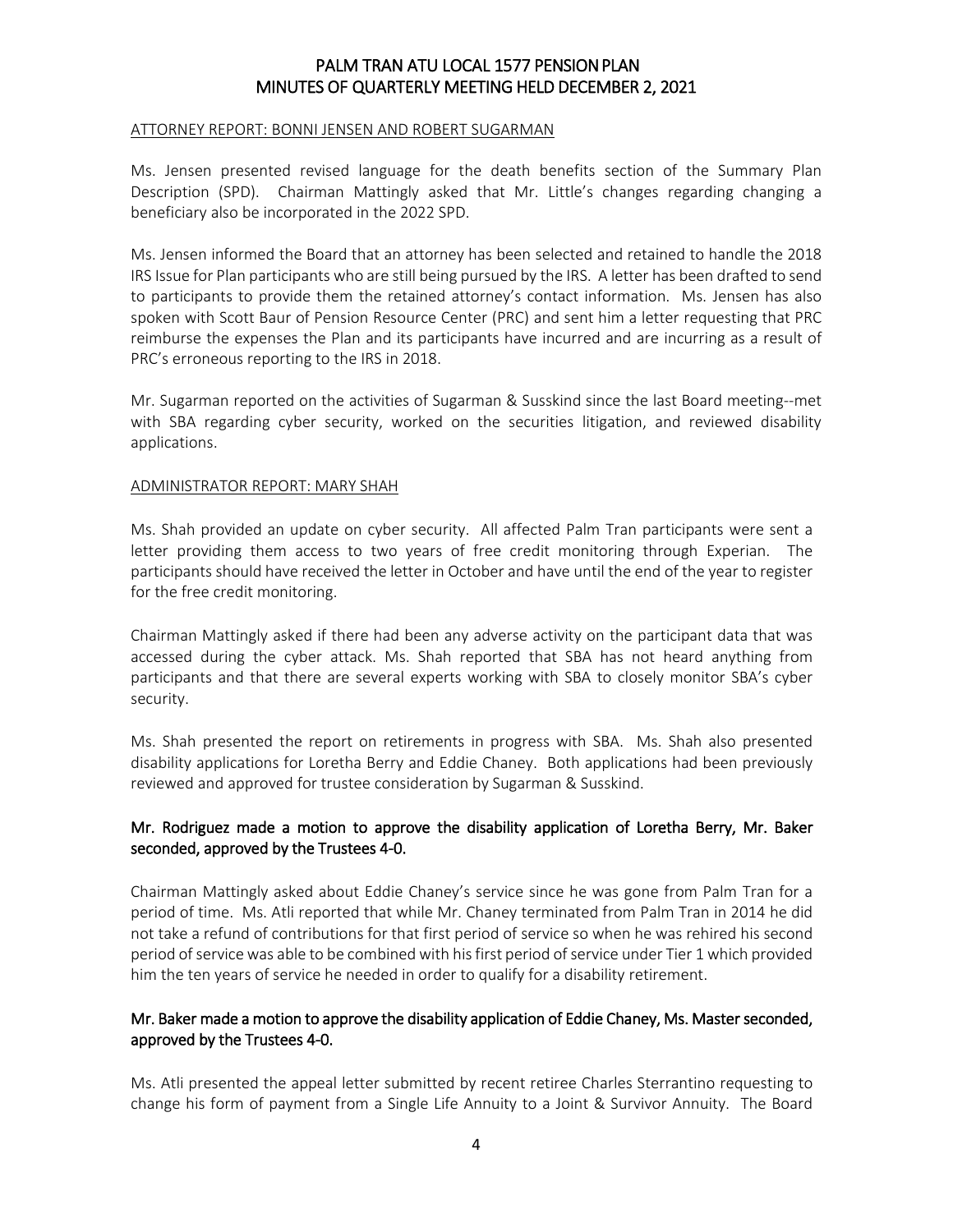requested to hold an appeal hearing at the March 3<sup>rd</sup> Board meeting and asked Ms. Jensen to advise Mr. Sterrantino of his right to appear at the hearing on March 3<sup>rd</sup>.

Ms. Atli presented the letter submitted by recent retiree David Mathew who is legally married but who has no contact with his spouse and claims he will not be able to locate her to sign the spousal consent form that would allow him to select a payment option other than a Joint & Survivor option with her as the joint annuitant. Ms. Jensen informed the Board that the Plan language mirrors IRS language and states that if a spouse cannot be located to the satisfaction of the Board, spousal consent is not required. Ms. Jensen recommended that the participant complete an affidavit stating the measures he has taken and attesting to the claim that he cannot locate her. Mr. Sugarman stated that Mr. Mathew could also appear before the Board on March 3rd if he so desired.

Ms. Shah presented the receipts that Nabil Rezk provided to SBA for reimbursement of 2018 IRS Issue-related expenses.

## Mr. Rodriguez made a motion to approve the reimbursement of 2018 IRS Issue expense submitted by Nabil Rezk, Ms. Master seconded, approved by the Trustees 4-0.

Ms. Master questioned why the Board needed to approve this reimbursement when it had voted at the previous meeting to reimburse participants immediately for receipts they submitted. Ms. Shah explained that SBA wanted to get guidance from the Board on what expenses to reimburse right away and what to get approved first since some people may submit significant expenses if they have hired an attorney. There was consensus from the Board that they may reimburse attorney fees that were incurred prior to the Plan retaining an attorney to represent participants. Ms. Jensen suggested reimbursing minor expenses and bringing before the Board anything that is questionable.

Ms. Shah presented membership renewals for approval—FPPTA, NCPERS and IFEBP.

## Mr. Baker made a motion to approve membership renewals for FPPTA, NCPERS and IFEBP, Mr. Rodriguez seconded, approved by the Trustees 4-0.

Chairman Mattingly requested that Ms. Shah make sure the current trustees will receive the IFEBP newsletter and also that CPPT is renewed.

Ms. Shah presented the proposed meeting dates for 2022.

## Mr. Rodriguez made a motion to approve the proposed meeting dates for 2022, Ms. Master seconded, approved by the Trustees 4-0.

Ms. Shah informed the Board that for Salem Trust all of the trustees as well as herself and Ms. Atli are authorized signers but that for other investments Dwight is currently the only authorized signer.

## Mr. Baker made a motion to authorize Ms. Master as an authorized signer for the Plan, Mr. Rodriguez seconded, approved by the Trustees 4-0.

Ms. Shah informed the Board that SBA would work with Sugarman & Susskind to document Ms. Master as an additional authorized signer.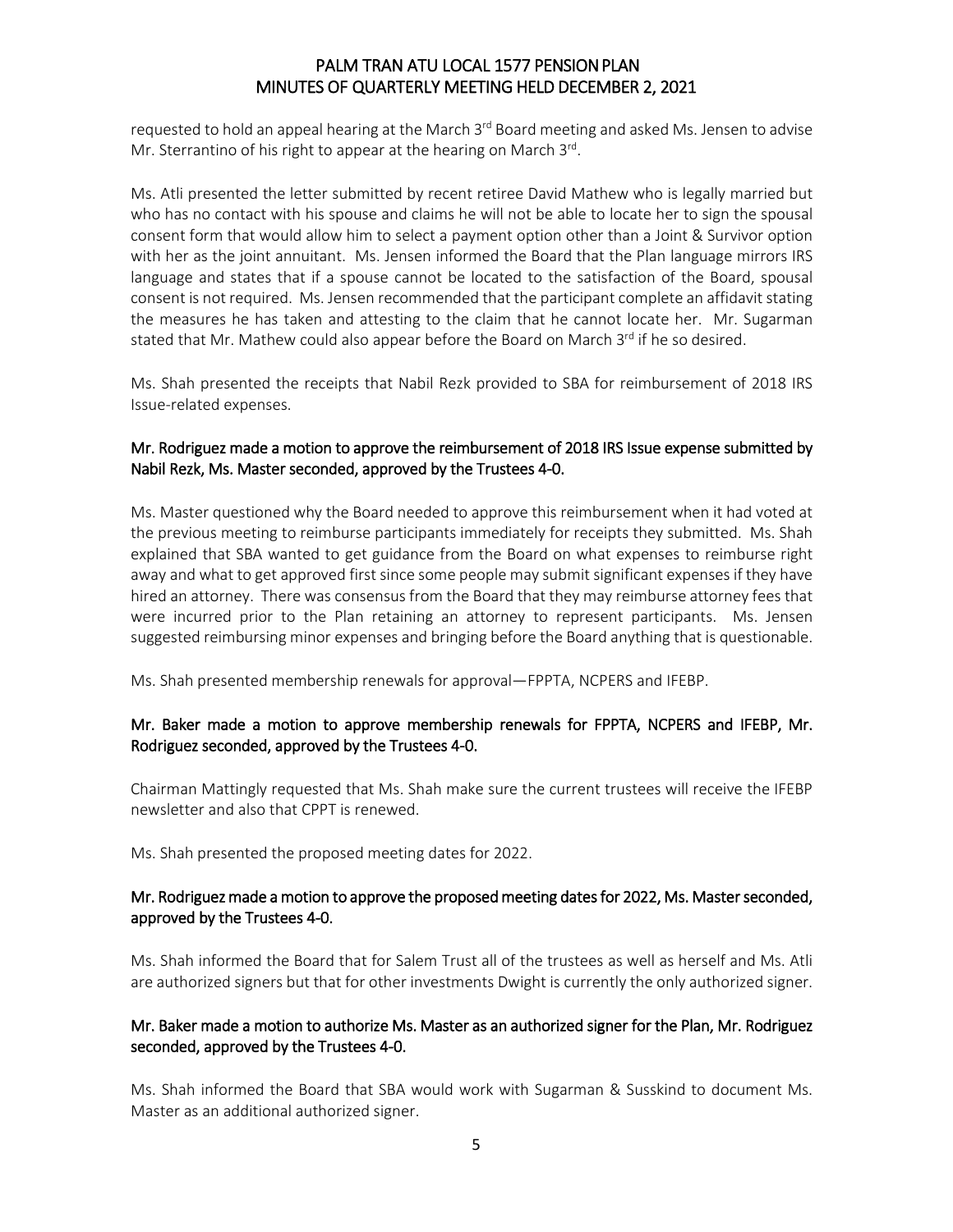Ms. Shah informed the Board that the Cherry Bekaert auditor engagement letter is ready for signature.

Ms. Shah reported that class action proceeds will only show up on the report from Salem Trust if there are proceeds for that quarter. This was in response to a question from the Board at the September meeting. Chairman Mattingly asked for an annual report of settlement claims.

### PLAN FINANCIALS

Mr. Rodriguez made a motion to receive and file the Interim Financials, Mr. Baker seconded, approved by the Trustees 4-0.

Mr. Rodriguez made a motion to ratify the Warrants dated December 2, 2021, seconded by Mr. Baker, approved by the Trustees 4-0.

Ms. Master made a motion to accept the Benefit Approvals dated December 2, 2021, seconded by Mr. Rodriguez, approved by the Trustees 4-0.

#### BOARD COMMENTS

There were no Board comments.

#### OTHER BUSINESS

Mr. Wan reported back to the Board regarding their question of which investment managers were following the AFL-CIO proxy voting guidelines. He reported that only one manager has agreed to follow the guidelines. Mr. Sugarman advised Mr. Wan to have the investment managers send a letter either stating that they are complying, or if they are not, that they are following other guidelines. He asked Mr. Wan to advise him if any amendments would be needed to any of the investment manager agreements.

Chairman Mattingly stated that an election of Chair and Secretary was needed at this meeting.

## Ms. Master nominated Chairman Mattingly for Chair.

## Mr. Baker nominated Ms. Master for Secretary.

The election was held and the nominations were approved by the Trustees 4-0.